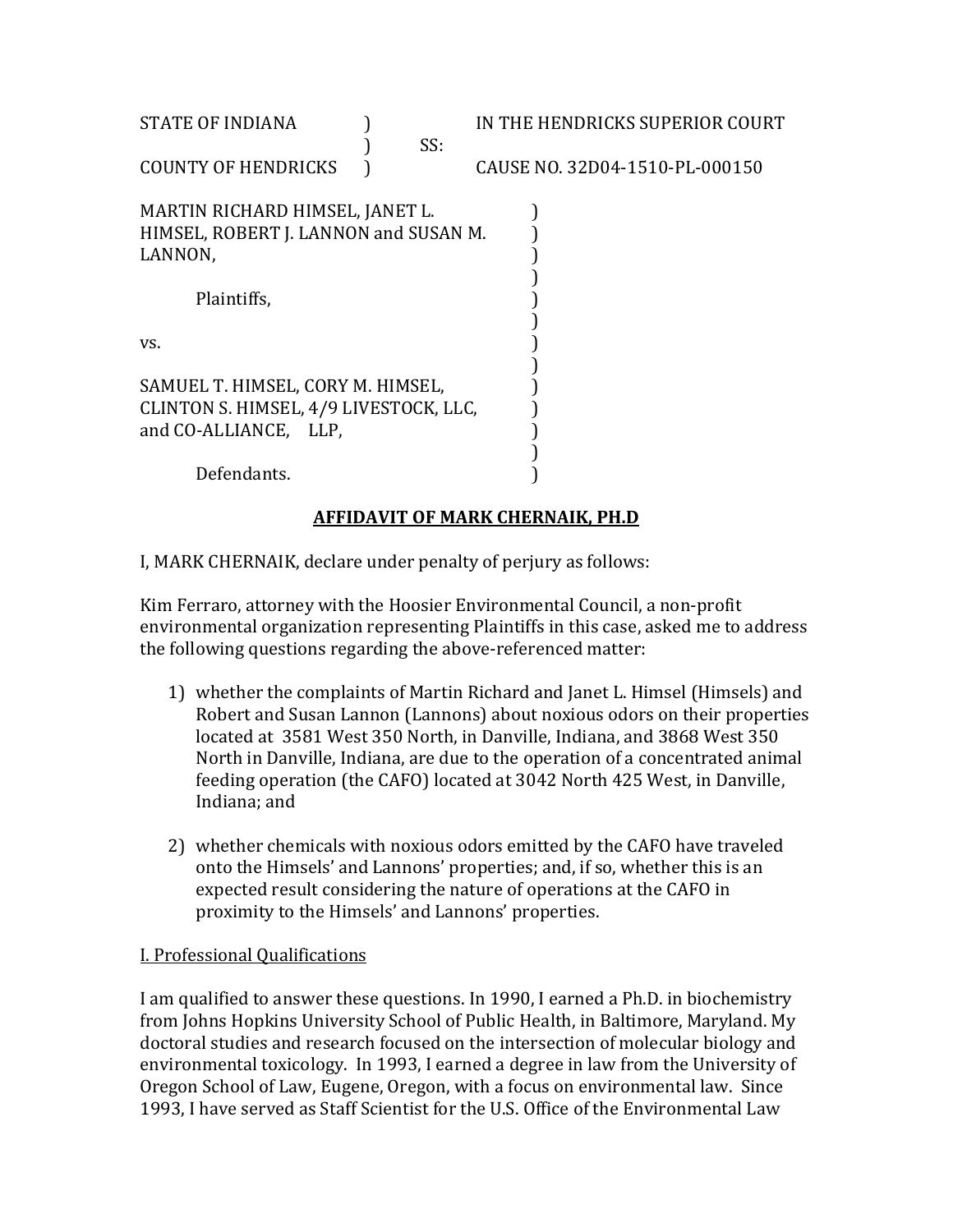Alliance Worldwide. In this capacity, I provide scientific information and analysis to public interest attorneys in more than 60 countries.

In June 2005, and again in February 2011, the European Court of Human Rights relied extensively on my work to reach landmark decisions (*Fadeyeva v. Russia; Dubetska v. Ukraine*) regarding the rights of individuals exposed to toxic substances. [Citation: Fadeyeva v. Russia 55723/00 [2005] ECHR 376 (9 June 2005); *Dubetska v. Ukraine* 30499/03 [2011] ECHR (10 February 2011)]. My opinions on environmental matters have been cited favorably in judgments of the Supreme Court of India, the Supreme Court of Pakistan, and the Supreme Court of Belize. [Citation: *M.C. Mehta v. Union of India*, 1999-(003)-CLJ 0361–SC; *Shehla Zia v. WAPDA*, PLD 1994 (SC) 693; *Belize Institute for Environmental Law (BELPO) v. Department of Environment (DOE)*, Supreme Court of Belize (30 June 2008) (Claim No. 302 OF 2007)].

In 2011, the United States District Court for the Northern District of Indiana accepted my expert opinions in support of a motion for class certification on the cause and effects of exposure on the surround community to air pollution from an industrial waste processing facility. The court granted class certification in that case relying on my testimony and awarded damages of more than \$50 million to the plaintiff class based in part on my expert testimony about the health effects caused by defendants' releases of toxic substances. In 2011 and 2012, the Superior Court of California, Alameda County accepted my expert written testimony, and in court, on the impacts to air quality of industrial pollution (principally manganese) from Pacific Steel Casting in the City of Berkeley. A jury awarded a verdict for plaintiffs with award of nominal damages.

A major focus of my work is the protection of air quality through community-based air quality monitoring projects. I have worked on the design of air quality monitoring projects, and interpretation of air quality data in dozens of projects throughout the United States and additional projects throughout the world.

Please see my attached C.V. for further details.

## II. Documents and Information Reviewed

In preparing this report, I examined the following documents:

- American Society of Agricultural and Biological Engineers (April 2012) Management of Manure Odors, Standard EP379.5
- Hendricks County Area Plan Commission (March 12, 2013) Partial Transcript, Zoning Amendment Application Hearing, ZA 418/13
- 4/9 Livestock LLC (April 16, 2013) Confined Feeding Approval Application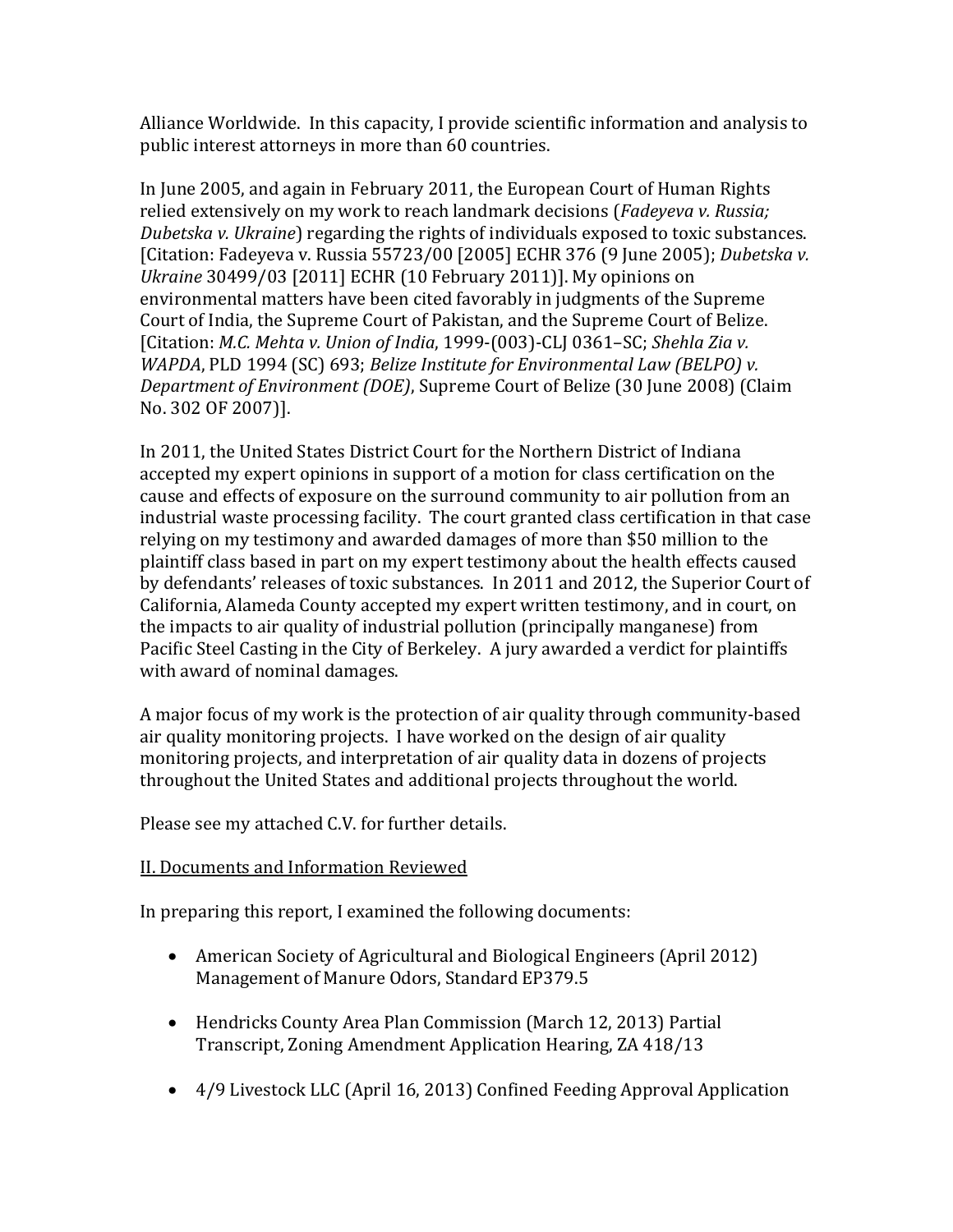- Indiana Department of Environmental Management (May 31, 2013) Approval Decision
- Indiana Department of Environmental Management (December 15, 2014) CFO Inspection Report
- Sure-Tech Lab (April 14, 2016) Lab Analysis of Liquid Manure, 4/9 Livestock LLC
- Ag-Odor Control (Undated) MOC-7 Manure Pit Treatment
- 4/9 Livestock LLC (Various dates) Confined Feeding Operation (CFO) Manure Application Record
- Daily Observation Reports of the Himsels and Lannons

#### III. Scientific Studies Reviewed

In preparing this report, I examined the following scientific studies

- Schiffman, S. S., Miller, E. A. S., Suggs, M. S., & Graham, B. G. (1995). The effect of environmental odors emanating from commercial swine operations on the mood of nearby residents. *Brain research bulletin*, 37(4), 369-375;
- Zahn, J. A., DiSpirito, A. A., Do, Y. S., Brooks, B. E., Cooper, E. E., & Hatfield, J. L. (2001). Correlation of human olfactory responses to airborne concentrations of malodorous volatile organic compounds emitted from swine effluent. *Journal of Environmental Quality*, 30(2), 624-634;
- Schiffman, S. S., Bennett, J. L., & Raymer, J. H. (2001). Quantification of odors and odorants from swine operations in *North Carolina. Agricultural and Forest Meteorology*, 108(3), 213-240;
- Miller, G. Y., Maghirang, R. G., Riskowski, G. L., Heber, A. J., Robert, M. J., & Muyot, M. E. (2004). Influences on air quality and odor from mechanically ventilated swine finishing buildings in *Illinois Journal of Food and Agriculture and Environment* 2, 353-360;
- Bunton, B., O'Shaughnessy, P., Fitzsimmons, S., Gering, J., Hoff, S., Lyngbye, M., ... & Werner, M. (2007). Monitoring and modeling of emissions from concentrated animal feeding operations: overview of methods. *Environmental health perspectives,* 303-307;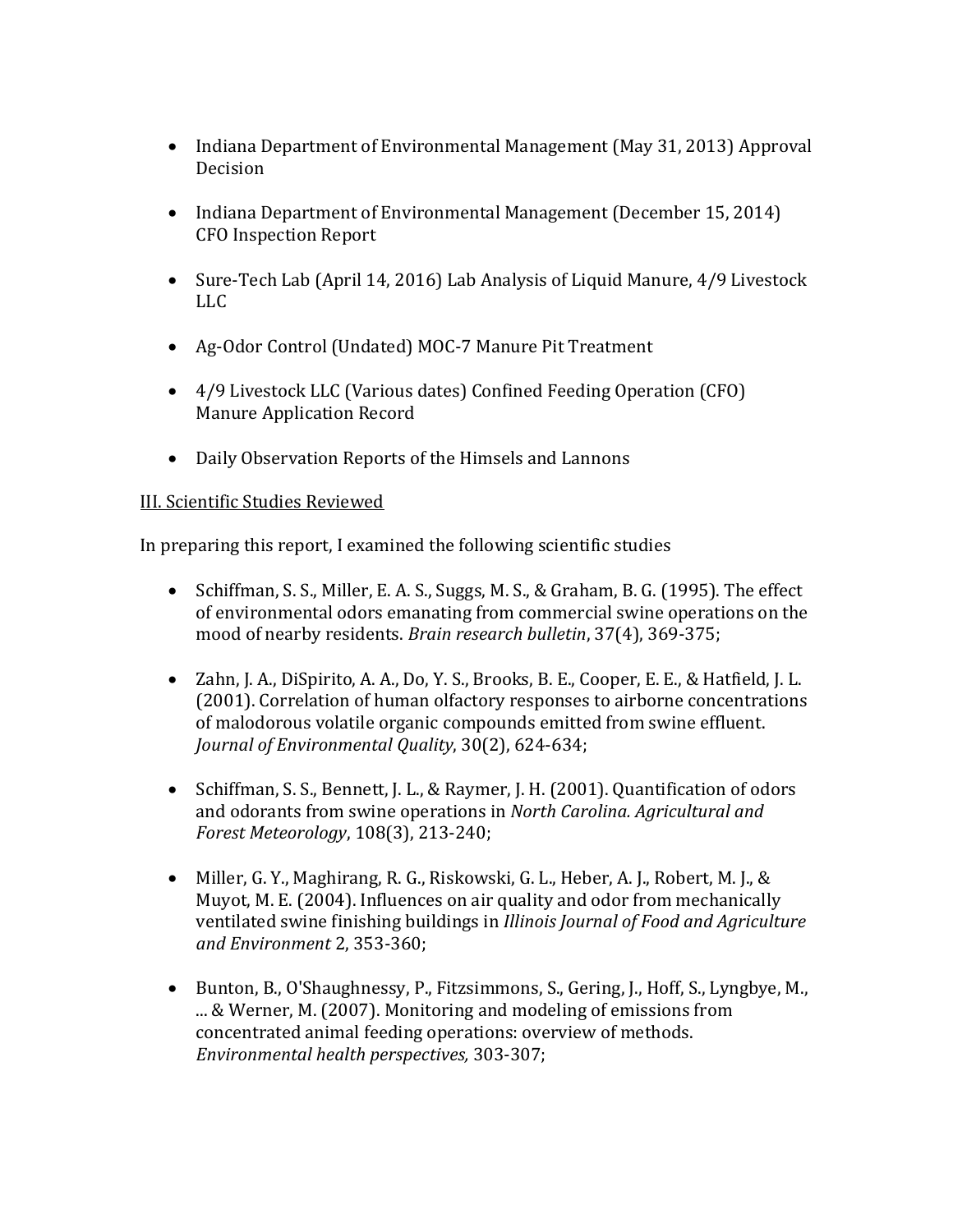Wing, S., Horton, R. A., Marshall, S. W., Thu, K., Tajik, M., Schinasi, L., & Schiffman, S. S. (2008). Air pollution and odor in communities near industrial swine operations. *Environmental health perspectives*, 116(10), 1362.

#### IV. Air Study Design

 $\overline{a}$ 

To determine whether noxious levels of odorants emitted by swine feedlots are on the properties of the Himsels and Lannons, I designed a project to measure levels of odorous chemicals on their properties. I began by reviewing the scientific literature identified above about noxious odors from swine operations to identify: 1) which chemicals contribute most to noxious odors from these facilities; and 2) which are the most reliable methods that on a practical basis could be employed to quantify the levels of these chemicals on the Himsels' and Lannons' properties. Industrial swine operations generate several classes of gases, as illustrated in Table 1 below, from a standard developed by the American Society of Agricultural and Biological Engineers.<sup>1</sup>

| Volatile Fatty Acids       | <b>Sulfides</b>           |
|----------------------------|---------------------------|
| Acetic                     | Hydrogen sulfide          |
| Propionic                  | Dimethysulfide            |
| <b>Butyric</b>             | Diethylsulfide            |
| Isobutyric                 | <b>Disulfides</b>         |
| Isovaleric                 | <b>Ammonia and Amines</b> |
| Alcohols                   | Ammonia                   |
| Aldehydes                  | Methylamine               |
| <b>Esters</b>              | Ethylamine                |
| <b>Phenols and Cresols</b> | Dimethylamine             |
| Phenol                     | Trimethylamine            |
| p-Ethyl-phenol             | Diethylamine              |
| p-Cresol                   | Nitrogen Heterocycles     |
| Mercaptans                 | Indole                    |
| Methymercaptan             | <b>Skatole</b>            |
| Ethylmercaptan             | <b>Odorless Gases</b>     |
| Propylmercaptan            | <b>Carbon Dioxide</b>     |
|                            | Methane                   |

#### Table 1 - Typical compounds resulting from the anaerobic decomposition of animal manure

<sup>1</sup> American Society of Agricultural and Biological Engineers (April 2012) Management of Manure Odors, Standard EP379.5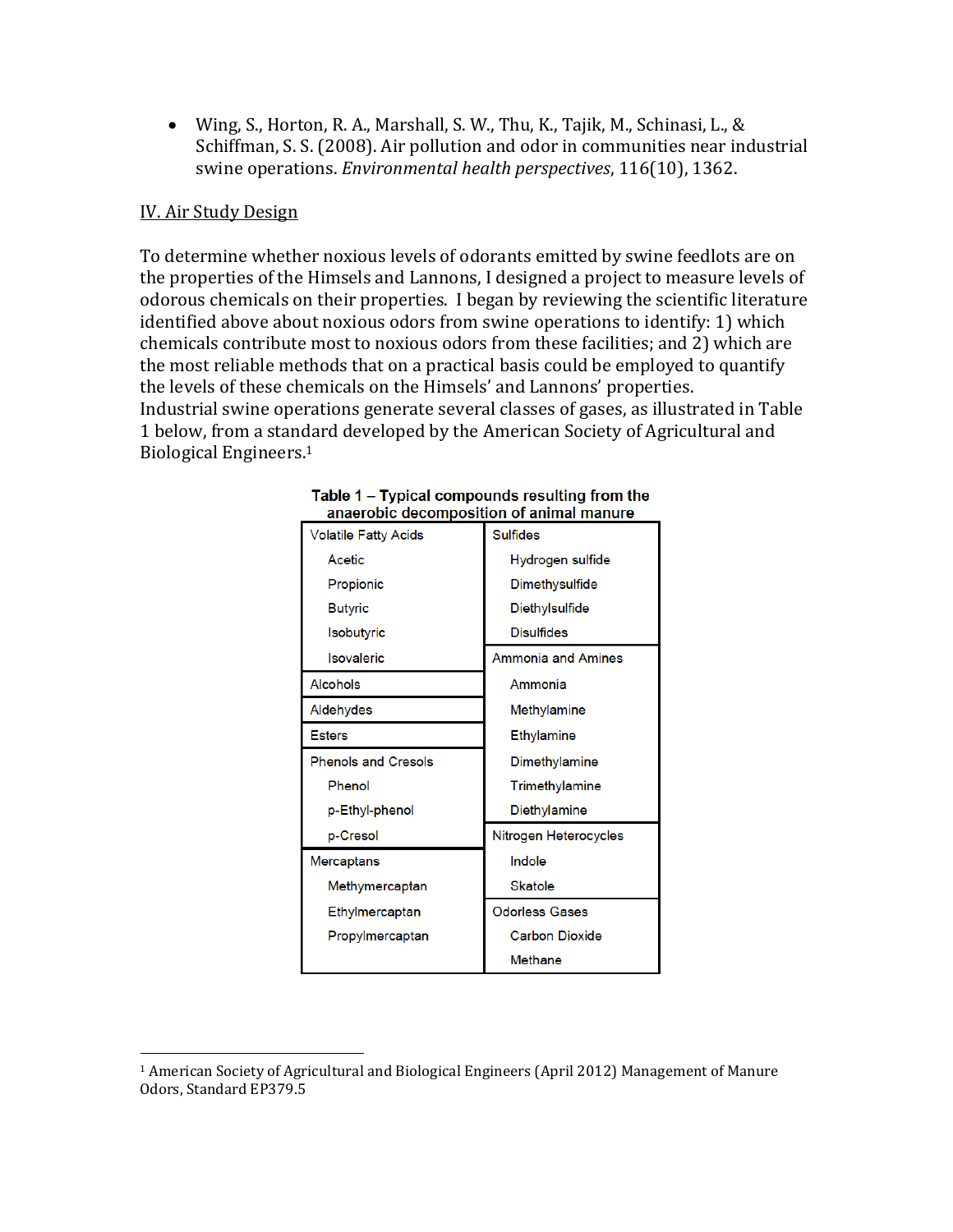Although gases emitted by concentrated swine operations are heterogeneous, the scientific literature indicates that a relatively small number of individual chemicals contribute to the overall noxiousness of air in the vicinity of these facilities. The major odorants are primarily volatile *fatty acids, phenols and cresols, sulfides and mercaptans, ammonia, amines, and nitrogen heterocycles*.

Of the chemicals in the chart above, I designed testing methods for: 1) volatile fatty acids; 2) ammonia; 3) sulfides and mercaptans; and 4) amines.

Measuring levels of *volatile fatty acids* on the Himsels' and Lannons' properties consisted of passing 100 liters of air (at a rate of 1 liter/minute by use a portable pump) on a commercially available sorbent tube with a high-affinity for volatile fatty acids. The sorbent tubes were shipped to a commercial laboratory (ALS in Simi Valley, California) where volatile fatty acids were desorbed and quantified by combined gas chromatography/mass spectrometry (GC/MS).

Measuring levels of *ammonia* consisted of setting out for a measured period of time commercially available passive samplers containing a sorbent with a high-affinity for ammonia,<sup>2</sup> and then shipping the samplers to a commercial laboratory (Gradko Environmental, Winchester, United Kingdom) where ammonia was desorbed from the samplers and quantified by ion chromatography.

Measuring levels of *sulfides and mercaptans* on the Himsels' and Lannons' properties consisted of collecting 1 liter of air in an evacuated stainless steel canister (Summa canister). The filled canisters where shipped to a commercial laboratory (ALS, Simi Valley, California) where mercaptans and sulfides in the canister were quantified by a gas chromatograph equipped with a sulfur chemiluminescence detector (SCD).

Measuring levels of *amines* consisted of passing 100 liters of air (at a rate of 1 liter/minute by use a portable pump) on a commercially available sorbent tube with a high-affinity for amines. The sorbent tubes were shipped to a commercial laboratory (ALS, Simi Valley, California) where amines were desorbed and quantified by combined gas chromatography/mass spectrometry (GC/MS).

I was not able to include all possible classes of chemicals with noxious odors that might be occurring on the Himsels' and Lannons' properties within the project design. For example, there are no commercially-available methods for measuring *nitrogen heterocycles*, including indole and skatole, so my design did not include these even though indole and skatole, which are present in feces, are known to contribute a substantial portion to the noxiousness of odors from concentrated swine feedlot operations. Also, there are also no commercially-available methods for measuring *phenols and cresols*, so my design did not include these even though certain phenols and cresols, such as 4-methyl phenol, are known to contribute a

 $\overline{a}$ 

<sup>2</sup> The DIFRAM-400 – Rapid Air Monitor for Ammonia sold by Ormantine, USA Ltd. Inc. <http://www.ormantineusa.com/ammonia-ram>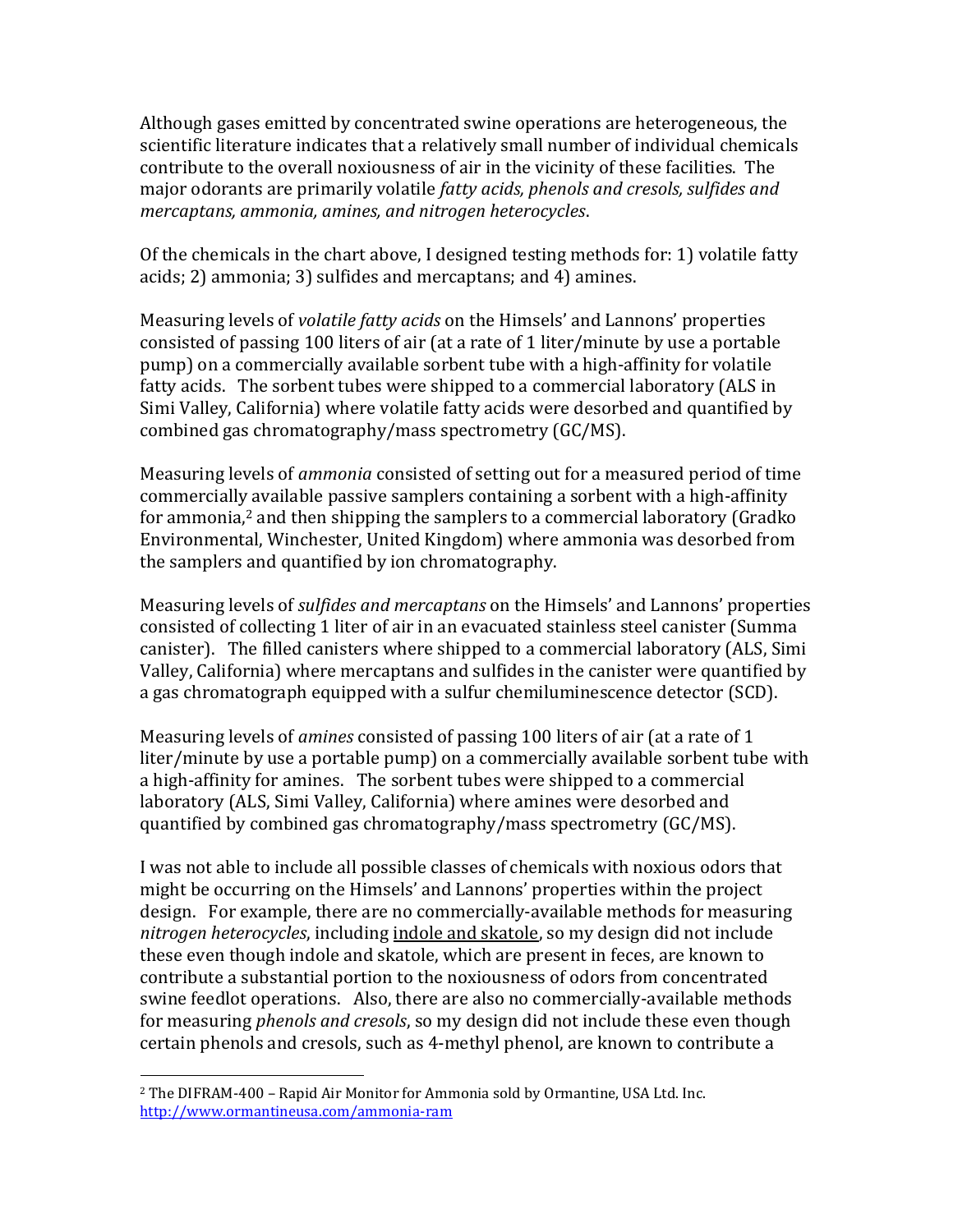significant portion to the noxiousness of odors from concentrated swine feedlot operations. I chose not to include testing for *alcohols and esters* in the design of the project because these two classes of compounds have odors that are not potently offensive except for very high concentrations. I chose not to include testing for *aldehydes* because there is a lack of strong evidence in the scientific literature that this class of compounds contributes a substantial portion to the noxiousness of odors from concentrated swine feedlot operations.

I trained the Himsels and the Lannons to collect air samples from their properties. The training took place on Saturday, June 11<sup>th</sup>, from approximately 9:00 a.m. to 6:00 p.m. and focused on the use of a pump<sup>3</sup> and an air flow calibrator<sup>4</sup> for the purpose of passing a measured volume of air through sorbent tubes for the capture of volatile fatty acids and amines. The training also included how to open and close Summa canisters for collecting air samples that were analyzed for levels and sulfides and mercaptans, and how to set out passive samplers for collecting air samples that were analyzed for levels of ammonia.

The training also focused on how to properly fill out Chain-of-Custody forms that accompany samples when shipped to analytical laboratories and include contemporaneous observations of field conditions. The training was 'hands-on' in that the Himsels and Lannons received instruction until they could demonstrate, on their own, consistently successful use of the equipment and supplies for the collection of mock samples.

The sample collection methods the Himsels and Lannons used to collect air samples from their properties have been verified in the scientific literature to be reliable methods as follows:

- The commercially available pump and air flow calibrator used by the Himsels and Lannons for passing a measured volume of air through sorbent tubes have been relied upon for air sample collection in peerreviewed studies on air quality in agricultural and occupational settings. 5
- The commercially available sorbent tubes used by the Himsels and Lannons for capturing volatile fatty acids and amines in pumped air

 $\overline{a}$ 

<http://www.skcinc.com/catalog/pdf/instructions/38047.pdf> <sup>4</sup> The 4146 Calibrator Kit rented from SKC Inc.

[http://www.skcinc.com/catalog/product\\_info.php?products\\_id=2360](http://www.skcinc.com/catalog/product_info.php?products_id=2360)

<sup>3</sup> The AirChek ® XR5000 Sample Pump rented from SKC Inc.

<sup>5</sup> Jerez, S. B., Cheng, Y., & Bray, J. (2014). Exposure of workers to dust and bioaerosol on a poultry farm. *The Journal of Applied Poultry Research*, 23(1), 7-14; Kim, B., Yoon, J. H., Choi, B. S., & Shin, Y. C. (2013). Exposure assessment suggests exposure to lung cancer carcinogens in a painter working in an automobile bumper shop. *Safety and health at work*, *4*(4), 216-220.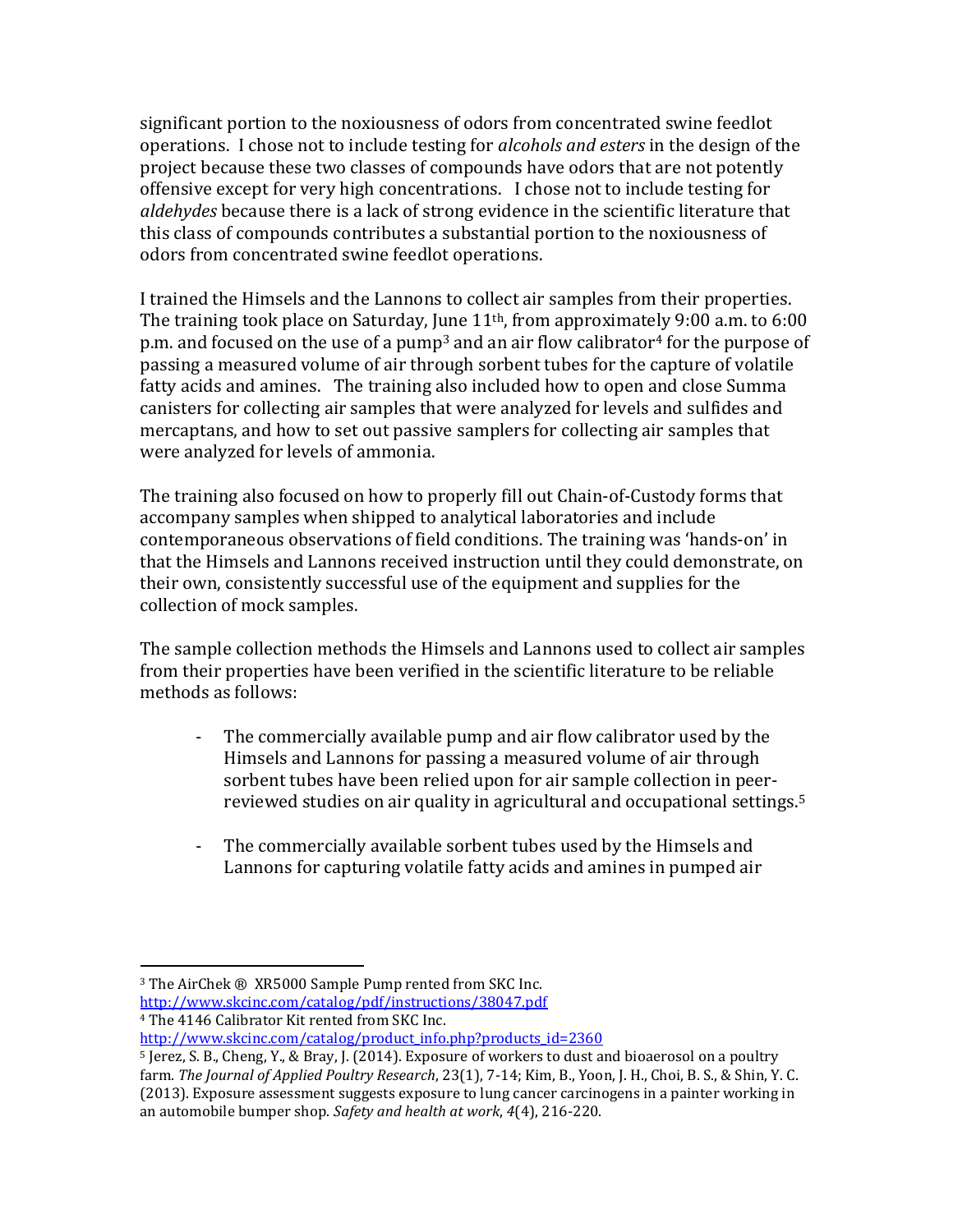samples have been relied on by peer-reviewed studies on air quality in agricultural settings.<sup>6</sup>

- The commercially available passive samplers containing a sorbent with a high-affinity for ammonia used by the Himsels and Lannons have been relied upon for air sample collection in peer-reviewed air quality studies in agricultural settings. 7
- The commercially-available Summa canisters used by the Himsels and Lannons for collecting samples analyzed for sulfides and mercaptans have been relied on in hundreds of peer-reviewed air quality studies over the last 30 years.<sup>8</sup>
- Combined gas chromatography/mass spectrometry (GC/MS) used for the measurement of volatile fatty acids and amines in pumped air samples is the basis of numerous standard methods of the U.S. Environmental Protection Agency.<sup>9</sup> GC/MS is considered to the 'gold standard' of all analytical methods.<sup>10</sup>
- Ion chromatography used for the measurement of ammonia in passive air samples is the standard method for determining ammonia in the Manual of Analytical Methods of the National Institute of Occupation Safety and Health.<sup>11</sup>

 $\overline{a}$ <sup>6</sup> Parker, D. B., Buser, Z., Caraway, E., Rhoades, M., Olsen, M., Casey, K., ... & Green, G. (2007, September). VOC concentrations downwind of beef feedlots during intense odour events. In Proceedings of the 14th IUAPPA World Congress (pp. 9-13). Koziel, Jacek A., Jarett P. Spinhirne, Jenny D. Lloyd, David B. Parker, Donald W. Wright, and Fred W. Kuhrt. "Evaluation of sample recovery of malodorous livestock gases from air sampling bags, solid-phase microextraction fibers, Tenax TA sorbent tubes, and sampling canisters." Journal of the Air & Waste Management Association 55, no. 8 (2005):

<sup>7</sup> D'Ann, L. W., Breysse, P. N., McCormack, M. C., Diette, G. B., McKenzie, S., & Geyh, A. S. (2011). Airborne cow allergen, ammonia and particulate matter at homes vary with distance to industrial scale dairy operations: an exposure assessment. *Environmental Health*, 10(1), 1.; Wilson, S. M., & Serre, M. L. (2007). Use of passive samplers to measure atmospheric ammonia levels in a highdensity industrial hog farm area of eastern North Carolina. *Atmospheric Environment*, 41(28), 6074- 6086.

<sup>8</sup> Oliver, K. D., Pleil, J. D., & McClenny, W. A. (1986). Sample integrity of trace level volatile organic compounds in ambient air stored in SUMMA® polished canisters. Atmospheric Environment (1967), 20(7), 1403-1411; Brymer, D. A., Ogle, L. D., Jones, C. J., & Lewis, D. L. (1995). Viability of using SUMMA polished canisters for the collection and storage of parts per billion by volume level volatile organics. Environmental science & technology, 30(1), 188-195.

<sup>9</sup> U.S. EPA method 8260C: Volatile organic compounds by gas chromatography/mass spectrometry (GC/MS). <https://www.epa.gov/sites/production/files/2015-12/documents/8260c.pdf>

<sup>10</sup> Krone, N., Hughes, B. A., Lavery, G. G., Stewart, P. M., Arlt, W., & Shackleton, C. H. (2010). Gas chromatography/mass spectrometry (GC/MS) remains a pre-eminent discovery tool in clinical steroid investigations even in the era of fast liquid chromatography tandem mass spectrometry (LC/MS/MS). *The Journal of steroid biochemistry and molecular biology*, *121*(3), 496-504.

<sup>11</sup> Method 6016: Ammonia by IC <https://www.cdc.gov/niosh/docs/2003-154/pdfs/6016.pdf>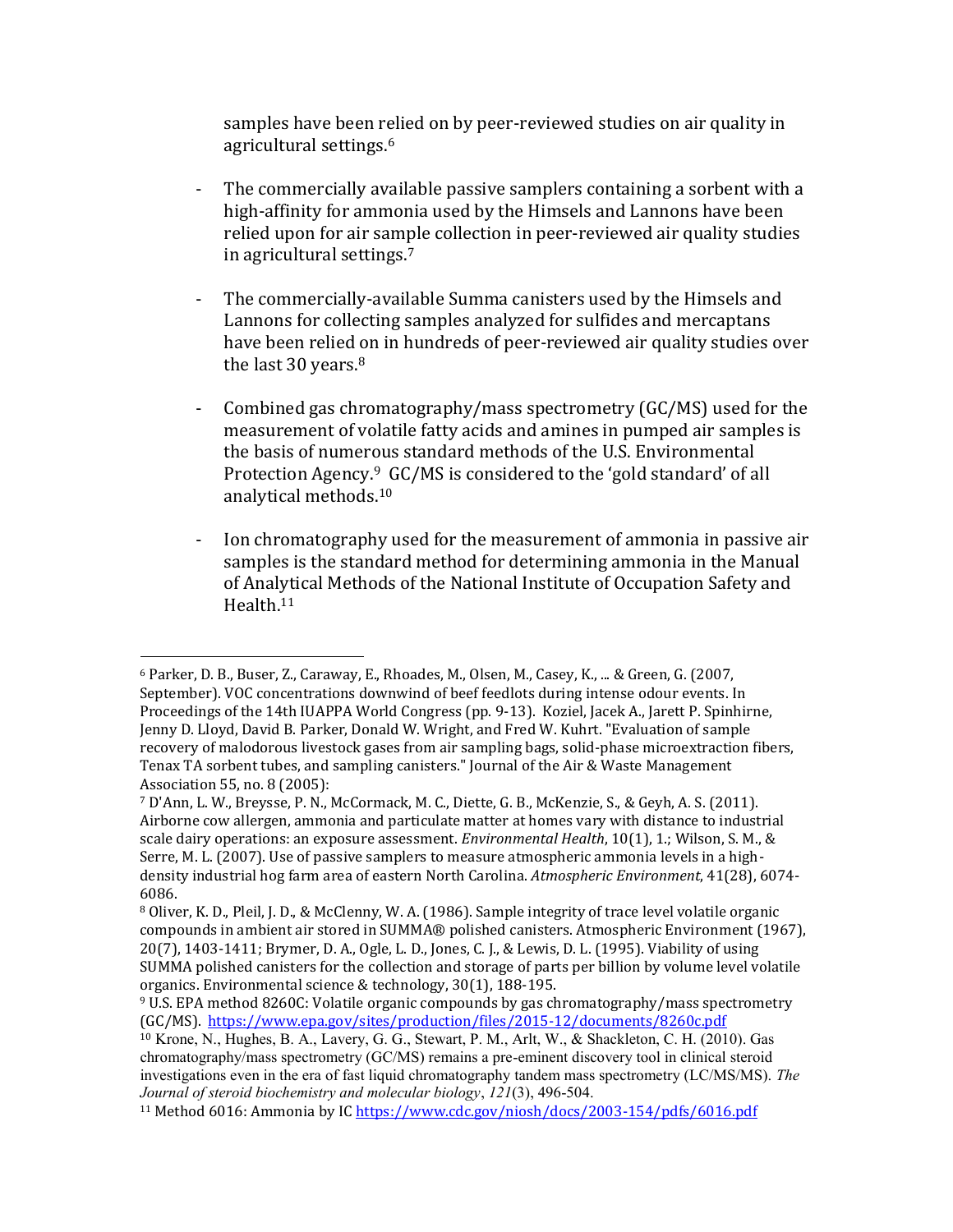- A gas chromatograph equipped with a sulfur chemiluminescence detector used for the measurement of sulfides and mercaptans in air samples collected in Summa canisters is the method relied up by regulatory agencies. <sup>12</sup>

## V. RESULTS: VOLATILE FATTY ACIDS

 $\overline{a}$ 

On June 20th, 2016, from 10:10 a.m. to 11:50 a.m., an air sample was collected on the Himsels' property on the patio to the south side of the home, approximately 510 meters (555 yards) east-northeast (ENE) of the eastern sides of barns of the CAFO. During the collection of the sample, winds were recorded to be from the southsouthwest (SSW) direction at a speed of 10-15 miles per hour (mph) and weather was recorded to be partly sunny with a temperature between  $79^{\circ}$  F and  $82^{\circ}$  F. Susan Lannon, who collected the sample, recorded the following observation:



On June 30th, 2016, from 5:55 p.m. to 7:35 p.m., an air sample was collected on the property of Robert and Susan Lannon, in the front yard of the home, approximately 1010 meters (1100 yards) northeast (NE) of the eastern sides of barns of the CAFO operated by 4/9 Livestock, LLC. During the collection of the sample, winds were recorded to be from the southwest (SW) direction at a speed of 3-8 mph and weather was recorded to be sunny with a temperature of  $80^{\circ}$  F. Susan Lannon, who collected the sample, recorded the following observation:



On August 13th and 14th, 2016, Field Blanks were collected at identical locations at both properties. The Field Blank collected on the property of Robert and Susan Lannon was collected at 9:15 a.m. on August 13<sup>th</sup>, 2016. During the collection of the sample, winds were recorded to be from the southwest (SW) direction at a speed of 3 mph and weather was recorded to be raining with 93% humidity. Susan Lannon, who collected the sample, recorded the following observation:

<sup>12</sup> Bay Area Air Quality Management District Method 44A: Determination of reduced sulfur gases and sulfur dioxide in a gaseous matrix using the sulfur chemiluminescence detector. <http://www.baaqmd.gov/~/media/files/records/mop/vol-3/mop-44a.pdf?la=en>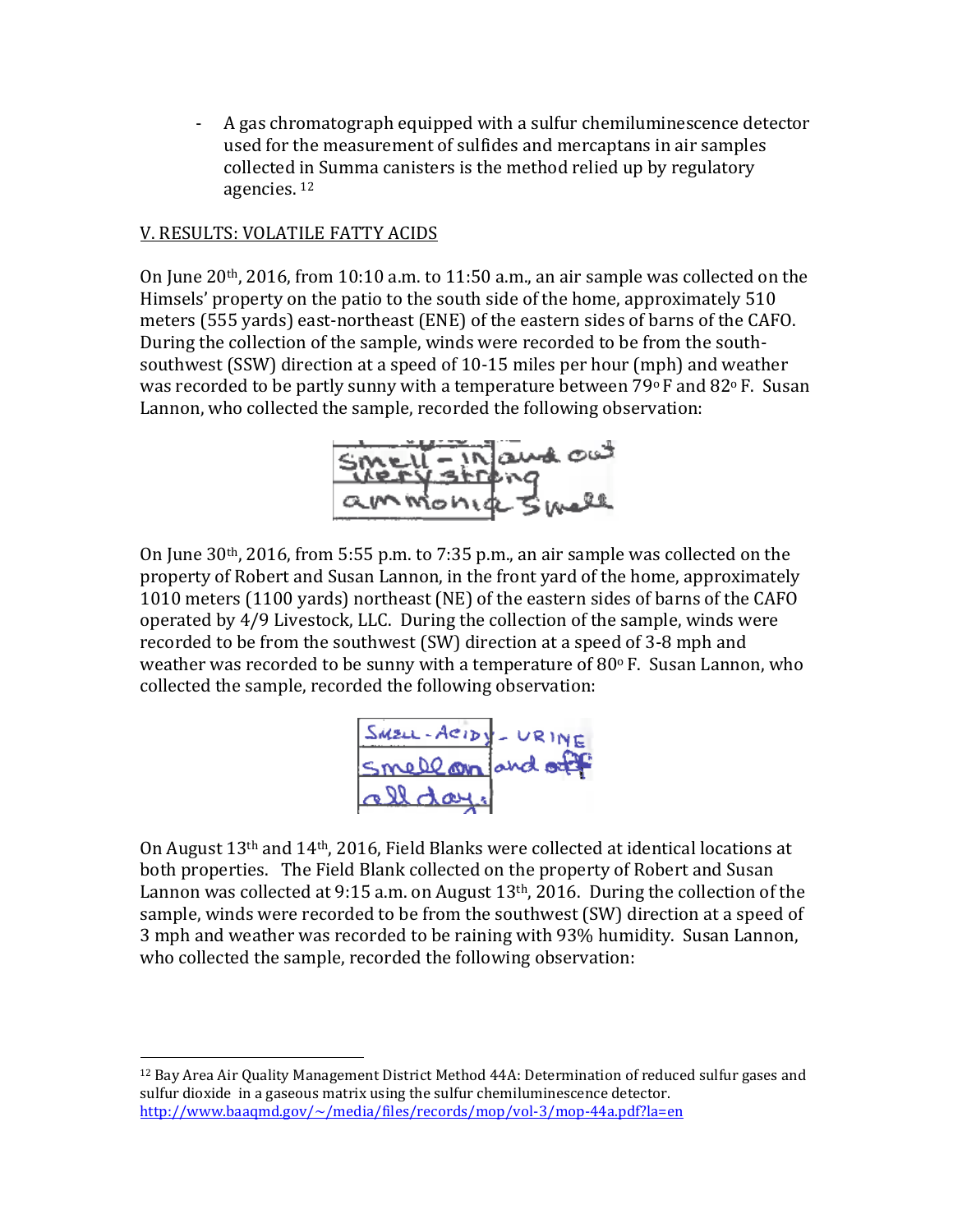

The Field Blank collected on the property of Martin Richard and Janet L. Himsel was collected at 7:15 a.m. on August 14th, 2016. During the collection of the sample, winds were recorded to be calm and weather was recorded to be mostly cloudy with 94% humidity and rain in the forecast. Susan Lannon, who collected the sample, recorded the following observation:



For the air sample collected on the Himsels' property on June 20<sup>th</sup>, 2016, the following levels of volatile fatty acids were detected: **acetic acid, 24 parts per billion (ppb); propionic acid, 4.7 ppb; butanoic acid, 1.3 ppb; pentanoic acid, 2.4 ppb; hexanoic acid, 15 ppb; heptanoic acid, 1.2 ppb; octanoic acid, 2.6 ppb; and nonanoic acid, 1.3 ppb.**

For the air sample collected on the Lannons' property on June 30th, 2016, the following levels of volatile fatty acids were detected: **acetic acid, 37 ppb; propionic acid, 2.5 ppb butanoic acid, 1.0 ppb; pentanoic acid, 1.3 ppb; hexanoic acid, 7.2 ppb; heptanoic acid, 2.9 ppb; octanoic acid, 9.1 ppb; and nonanoic acid, 1.8 ppb.**

All levels of volatile fatty acids in the Field Blanks collected on August  $13<sup>th</sup>$  and  $14<sup>th</sup>$ . 2016, were below method detection limits.

A. Comparison to levels of volatile fatty acids typically found in outdoor air

Levels of volatile fatty acids typically found in outdoor air are orders of magnitude lower compared to the levels of volatile fatty acids found on Himsels' and Lannons' properties.

For example, for hexanoic acid, according to the National Library of Medicine's TOXNET toxicology data network.<sup>13</sup>

# "Atmospheric Concentrations:

l

"URBAN/SUBURBAN: Mean atmospheric concns of 0.006-0.063 ppb hexanoic acid were detected in ambient air samples collected in Los Angeles, CA in Jul and Sep 1984(1). Hexanoic acid was detected in the indoor air of manufactured homes at levels of 0.3-5.5 ppb (geometric mean = 1.2 ppb) and newly constructed homes at levels of 0.5-2.0 ppb (geometric mean = 1.0

<sup>13</sup> <https://toxnet.nlm.nih.gov/cgi-bin/sis/search/a?dbs+hsdb:@term+@DOCNO+6813>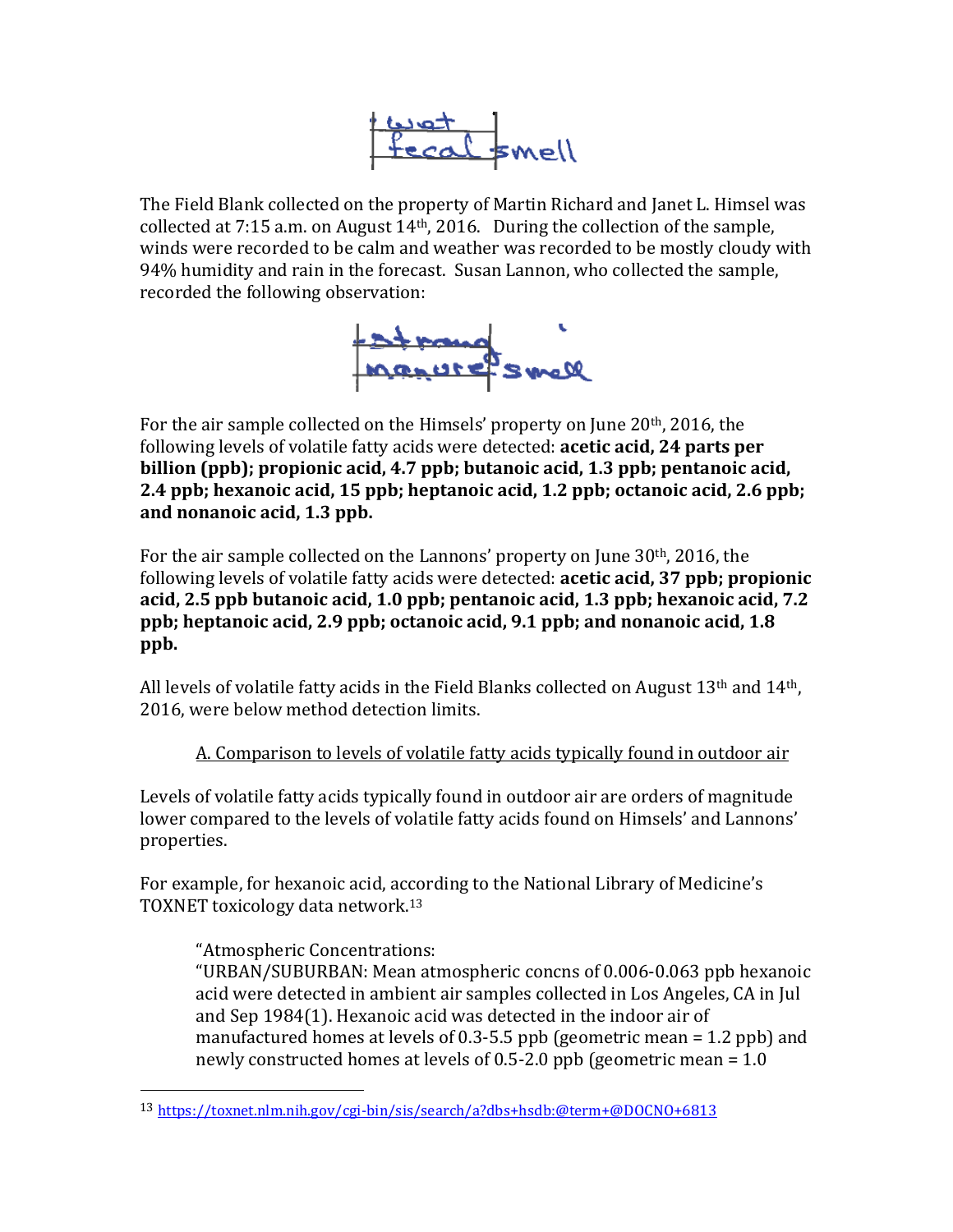ppb)(2). Hexanoic acid was detected in the air of Southern California in October 1984 at levels of 0.004-0.027 ppb(3). The average concn of hexanoic acid in the air of Long Beach, Los Angeles, Azusa, and Claremont, CA was 0.32, 0.48, 0.52, and 0.27 ug/cu m, respectively during a photochemical smog event in the summer of 1993(4). [(1) Kawamura K et al; Environ Sci Technol 19: 1082-6 (1985) (2) Hodgson AT et al; Indoor Air 10: 178-192 (2000) (3) Kawamura K et al; Atmos Environ 34: 4175-4191 (2000) (4) Nolte CG et al; Environ Sci Technol 35: 540-545 (1999)] \*\*PEER REVIEWED\*\*

"RURAL/REMOTE: The concentration at a background remote location (San Nicolas Island, off the southwest coast of California) was measured as 0.02 ug/cu m(1). [(1) Nolte CG et al; Environ Sci Technol 35: 540-545 (1999)] \*\*PEER REVIEWED\*\*

Similarly, for octanoic acid, according to the National Library of Medicine's TOXNET toxicology data network.<sup>14</sup>

"URBAN/SUBURBAN: Octanoic acid was identified in air samples collected along the Niagara River in Sept 1982 at an unreported concn(1). Air samples collected in Los Angeles between July and Sept 1984 contained 0.002 to 0.021 ppb octanoic acid(2). Octanoic acid was detected at 0.08, 0.10, 0.12 and 0.08 ug/cu m in Long Beach, Los Angeles, Azusa and Claremont, CA, respectively, Sept 8-9, 1993(3). Octanoic acid was found at 0.002-0.012, 0.002-0.007, 0.011-0.015, and 0.009-0.025 ppbv at UCLA campus, Newberry Park, Monterey Park, and La Habra, CA in Oct 1984(4). Octanoic acid had an average concentration of 2.4 ng/cu m in 4 urban sites from southern CA from samples taken Sept 8-9, 1993(5).

[(1) Hoff RM, Chan K; Environ Sci Technol 21: 556-61 (1987) (2) Kawamura K et al; Environ Sci Technol 19: 1082-6 (1985) (3) Nolte CG et al; Environ Sci Technol 33: 540-5 (1999) (4) Kawamura K et al; Atmos Environ 34: 4175-91 (2000) (5) Fraser MP et al; Environ Sci Technol 37: 446-53 (2003)] \*\*PEER REVIEWED\*\*

"RURAL/REMOTE: Octanoic acid was found in 20% of samples taken near a lighthouse in Fajardo and was also detected in the open ocean off the south coast of Puerto Rico(1). Octanoic acid was not detected on San Nicolas Island, CA Sept 8-9, 1993(2). Remote aerosol samples collected from the North Pacific Ocean and heavily vegetated areas of American Samoa contained an octanoic acid concn of 0.018 ng/cu m and 2.1 ng/cu m, respectively(3). [(1) Mayol-Bracero OL et al; Atmos Environ 35: 1735-45 (2001) (2) Nolte CG et al; Environ Sci Technol 33: 540-5 (1999) (3) Kawamura K, Gagosian RB; Nature 325: 330-1 (1987)] \*\*PEER REVIEWED\*\*"

l

<sup>14</sup> <https://toxnet.nlm.nih.gov/cgi-bin/sis/search2/f?./temp/~AHC6B6:1>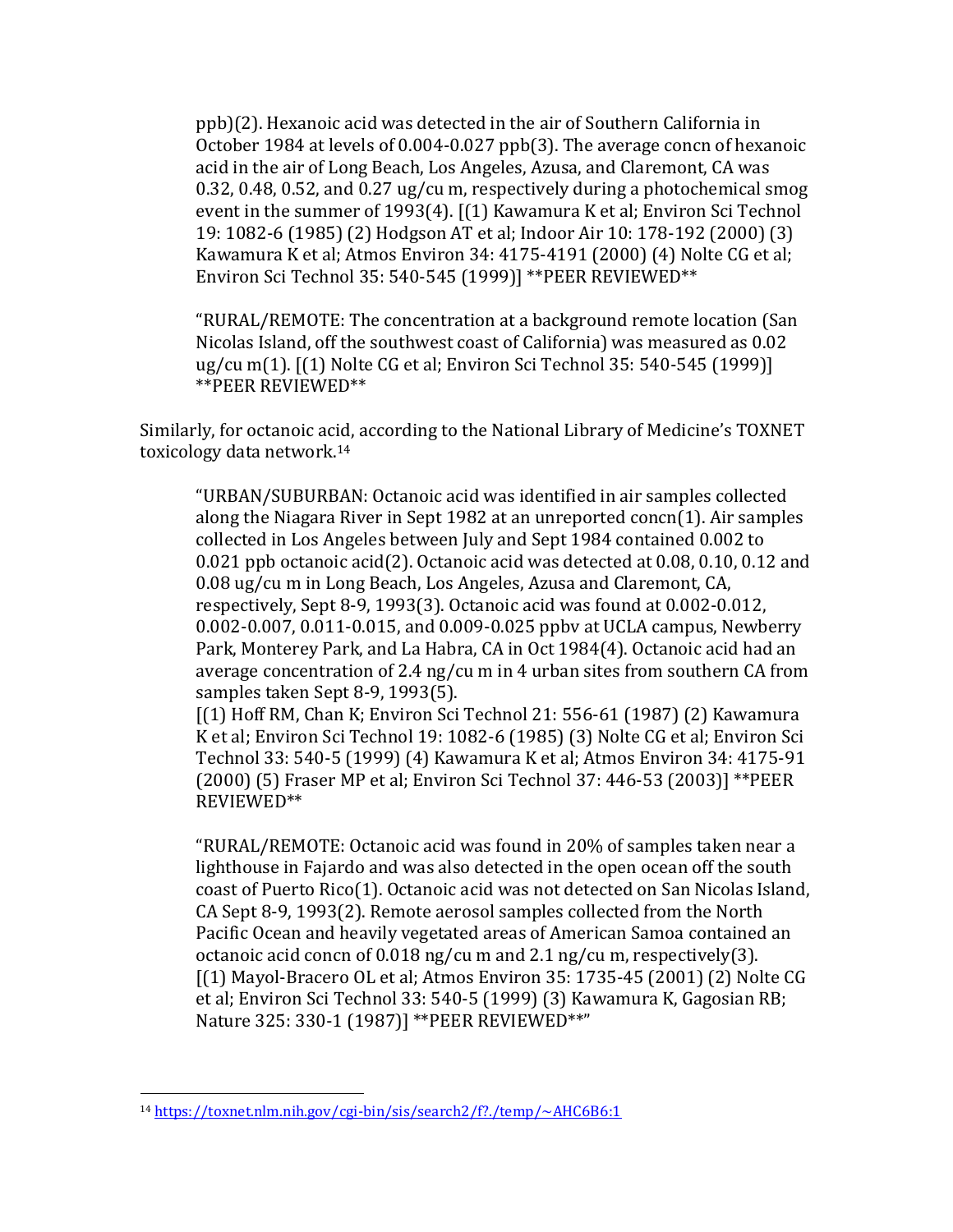### B. Significance of the levels of volatile fatty acids found on the Himsels' and Lannons' properties

In 2010, scientists with the UCSD and University College London, published a study on how humans perceive volatile fatty acids in ambient air.15 The scientists noted: "From an environmental perspective, carboxylic acids play an important role in the generation of odor pollution in a variety of environments." Using an air dilution olfactometer the scientists measured the responsiveness of 33 young, healthy, nonsmoking subjects to varying concentrations of volatile fatty acids, alone or in combination and found the following odor thresholds (ODTs) for volatile fatty acids that were found of the Himsels' and Lannons' properties.

|                 | n  | <b>ODT</b><br>(ppb) | $C$ (log<br>ppb) | SЕ<br>(C) | D    | SЕ<br>(D) | $R^2$ |
|-----------------|----|---------------------|------------------|-----------|------|-----------|-------|
| All subjects    |    |                     |                  |           |      |           |       |
| Formic acid     | 18 | 514                 | 2.711            | 0.062     | 0.30 | 0.06      | 0.954 |
| Acetic acid     | 16 | 5.2                 | 0.716            | 0.021     | 0.25 | 0.02      | 0.994 |
| Butyric acid    | 14 | 0.26                | $-0.584$         | 0.019     | 0.16 | 0.02      | 0.994 |
| Hexanoic acid   | 18 | 1.0                 | 0.008            | 0.023     | 0.22 | 0.02      | 0.993 |
| Octanoic acid   | 14 | 0.86                | $-0.066$         | 0.026     | 0.20 | 0.02      | 0.990 |
| Common subjects |    |                     |                  |           |      |           |       |
| Formic acid     | 3  | 485                 | 2.686            | 0.072     | 0.16 | 0.06      | 0.909 |
| Acetic acid     | 3  | 5.7                 | 0.759            | 0.045     | 0.18 | 0.04      | 0.970 |
| Butyric acid    | 3  | 0.23                | $-0.630$         | 0.035     | 0.09 | 0.02      | 0.976 |
| Hexanoic acid   | 3  | 1.1                 | 0.024            | 0.036     | 0.17 | 0.03      | 0.979 |
| Octanoic acid   | 3  | 1.1                 | 0.042            | 0.038     | 0.20 | 0.03      | 0.981 |
|                 |    |                     |                  |           |      |           |       |

Table 2 Quantification of the parameters from the group psychometric function for each acid, considering all subjects (upper part) and only the common subjects tested with all five odorants (lower part)

Columns show number of subjects  $(n)$ , ODT (in ppb), parameters C (log of ODT) and D (function steepness) with their respective standard error (SE), and goodness of fit  $(R^2)$ 

Earlier, in 2007, scientists with the Monell Chemical Senses Center, the Flavor System & Technology Laboratory, and the University of Pennsylvania School of Medicine examined human responsiveness to mixtures of individual volatile fatty

 $\overline{a}$ 

<sup>15</sup> Cometto-Muñiz, J., & Abraham, M. (2010). Structure–activity relationships on the odor detectability of homologous carboxylic acids by humans. *Experimental brain research*, 207(1-2), 75-84.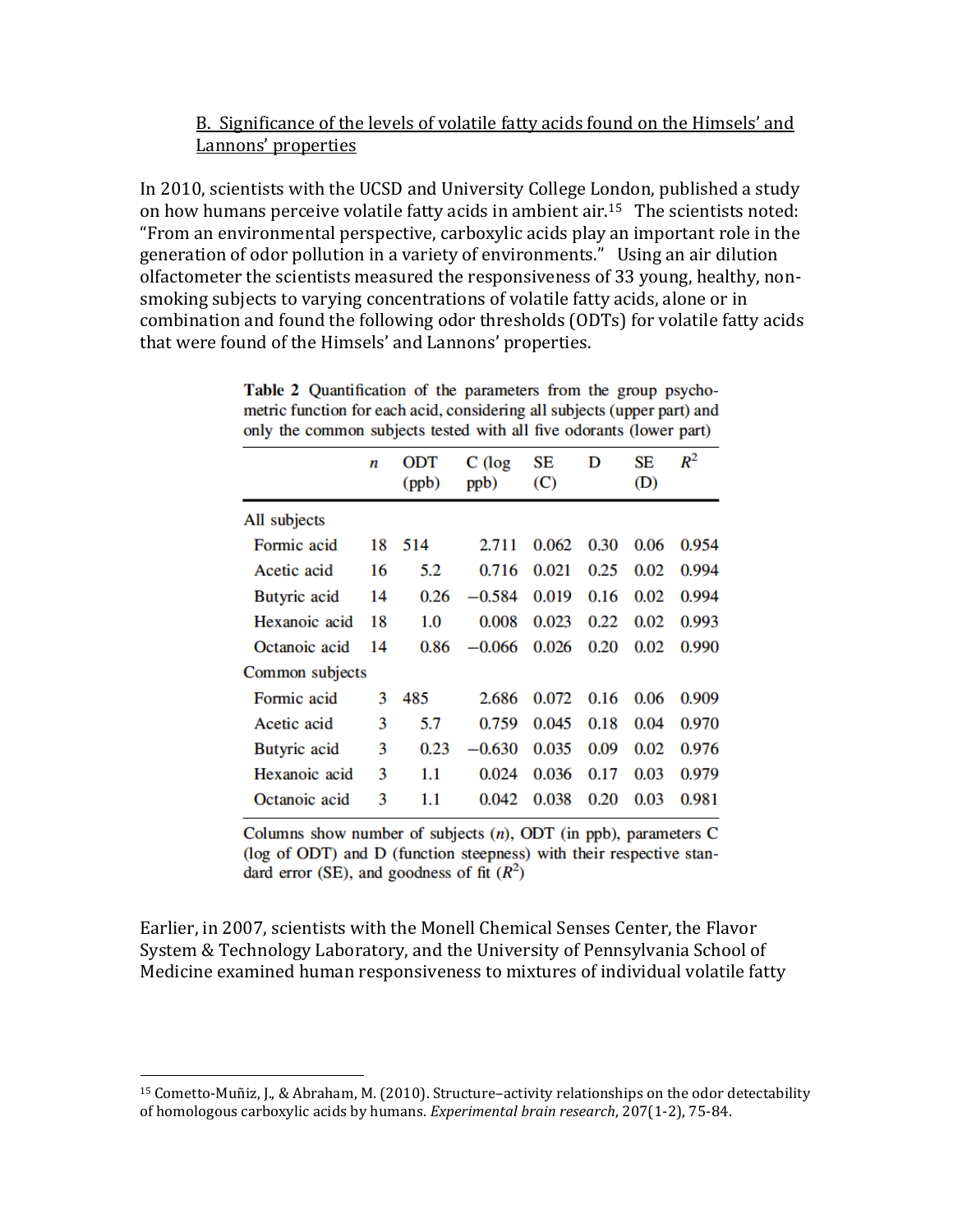acids to determine whether mixtures elicit an additive response. <sup>16</sup> These scientists found:

"Additivity of detectability was assessed with respect to response addition (independent processing of mixture components). For C2 [acetic acid]+ C6 [hexanoic acid], for which the mixture components differed by 4 methylene units, and C2 [acetic acid] + C8 [octanoic acid], which differed by 6 methylene units, *response addition provided a reasonably good description of detection at all levels of performance*. In contrast, for C2 [acetic acid] + C4 [butyric acid], which differed by only 2 methylene units, detection showed a tendency to exceed additivity at low concentrations but fell below additivity at higher concentrations."

Therefore, responsiveness to the mixtures of volatile fatty acids found on the Himsels' and Lannons' properties should be assumed to elicit an additive response to humans on the properties. Applying this assumption to levels of volatile fatty acids found on the Himsels' and Lannons' properties shows the mixtures of C2, C4, C6 and C8 volatile fatty acids found on those properties exceed human odor thresholds for these substances by roughly 28-fold on both properties.

#### Volatile Fatty Acid levels at Clients Property, parts per billion (ppb)

 $\overline{a}$ 

| Himsel Property, 20 June                             | <b>Acetic Acid (C2)</b><br>24.0 | <b>Butyric Acid (C4)</b><br>1.3 | Hexanoic Acid (C6)<br>15.0 | <b>Octanoic Acid (C8)</b><br>2.6 |                                                                         |
|------------------------------------------------------|---------------------------------|---------------------------------|----------------------------|----------------------------------|-------------------------------------------------------------------------|
| Lannon Property, 30 June                             | 37.0                            | 1.0                             | 7.2                        | 9.1                              |                                                                         |
| Odor Threshold[FN1]<br>Multiple of odor threshold, % | 5.2                             | 0.26                            |                            | 0.86                             | Cumulative exceedance<br>of odor threshold<br>assuming additivity [FN2] |
|                                                      | <b>Acetic Acid (C2)</b>         | <b>Butyric Acid (C4)</b>        | Hexanoic Acid (C6)         | <b>Octanoic Acid (C8)</b>        |                                                                         |
| Himsel Property, 20 June<br>Lannon Property, 30 June | 462%<br>712%                    | 500%<br>385%                    | 1500%<br>720%              | 302%<br>1058%                    | 2764%<br>2874%                                                          |

Odor Threshold = reliable detection of odor by 50% of healthy, non-smoking subjects, 5-second controlled exposure

FN1: Cometto-Muñiz, J. E., & Abraham, M. H. (2010). Structure-activity relationships on the odor detectability of homologous carboxylic acids by humans. Experimental brain research, 207(1-2), 75-84.

FN2: Wise, P. M., Miyazawa, T., Gallagher, M., & Preti, G. (2007). Human odor detection of homologous carboxylic acids and their binary mixtures. Chemical senses. 32(5). 475-482

The odors associated with exposure to of C2, C4, C6 and C8 volatile fatty acids have been described as 'sour,' 'pungent,' 'fecal,' 'stench,' and 'rancid.'17 There is an evolutionary basis for how volatile fatty acids are perceived. Since rotting organic matter, including vomit, is the source of volatile fatty acids, the olfactory systems have evolved to be repulsed by volatile fatty acids as an avoidance mechanism against pathogens in rotting material.

<sup>16</sup> Wise, P. M., Miyazawa, T., Gallagher, M., & Preti, G. (2007). Human odor detection of homologous carboxylic acids and their binary mixtures. *Chemical senses*, *32*(5), 475-482.

<sup>17</sup> Goldstein, N. (2002). Getting to know the odor compounds. *Biocycle*, 43(7), 42-44.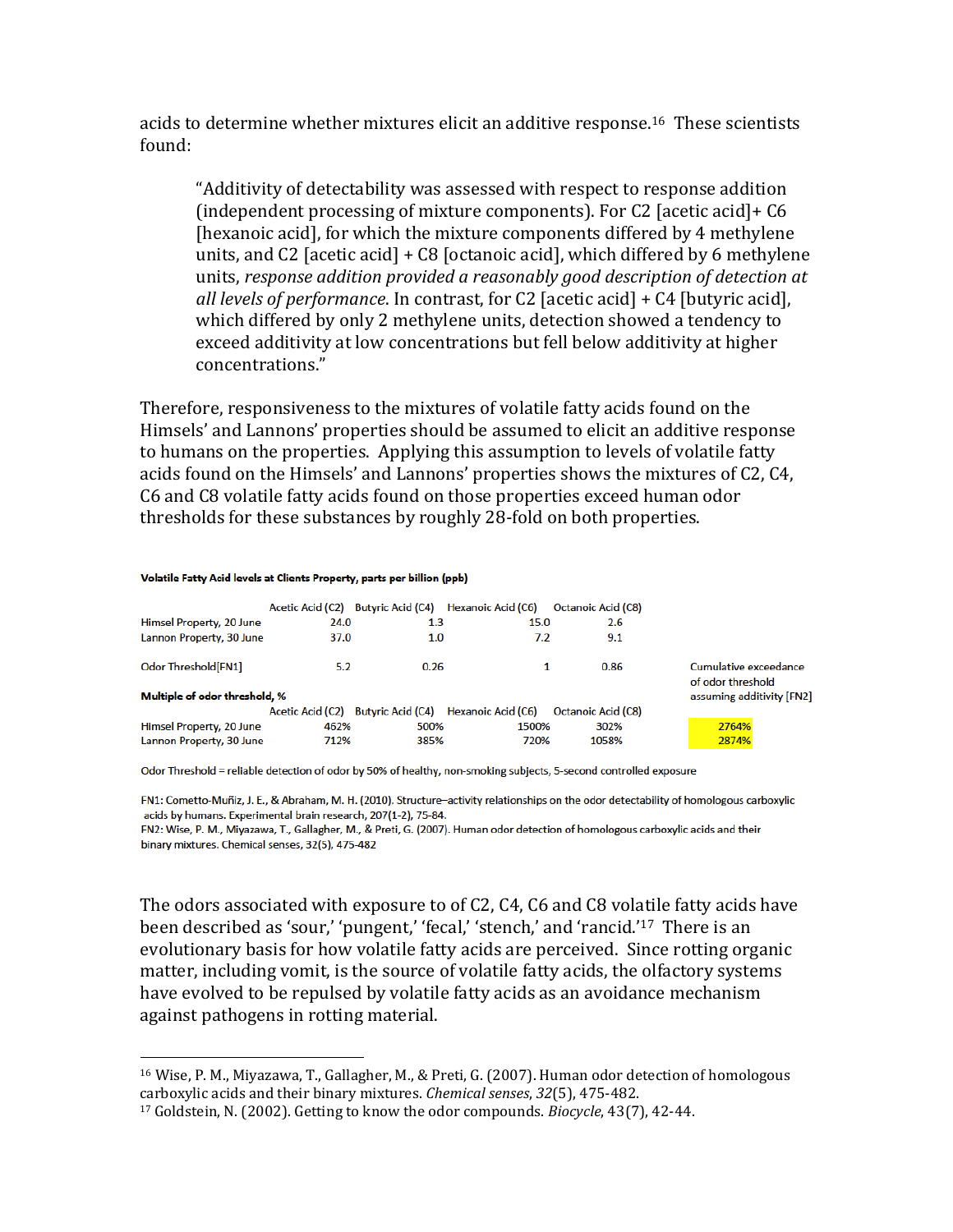The presence on the Himsels' and Lannons' properties of C2, C4, C6 and C8 volatile fatty acids at roughly 28-times their odor threshold on an additive basis, combined with contemporaneously recorded observations of odor intensity, demonstrates that the Himsels and Lannons are exposed to noxious levels of volatile fatty acids.

The presence of C3 (propionic acid), C5 (pentanoic acid) and C7 (heptanoic acid) at levels above 1 ppb on the Himsels' and Lannons' properties would further add to the intensity of noxiousness associated with exposure to of C2, C4, C6 and C8 volatile fatty acids discussed above.

Because samples were collected over a 100-minute period, levels of volatile fatty acids measured in the samples are *average levels* over the 100-minute period. Because levels of gases in ambient air emitted by fugitive sources fluctuate over time (for example, due to variable winds), then the Himsels' and Lannons' properties would have experienced peak levels of volatile fatty acids higher than the average levels that are reported.

Field blanks were collected by cutting open and immediately capping sorbent tubes from the Himsels' and Lannons' properties. No ambient air was pumped through the tubes. The absence of detectable levels of volatile fatty acids in the Field Blanks rules out the possibility that volatile fatty acids detected in the pumped air samples are spurious results associated with a defect in the sorbent tubes or how they were handled.

#### VI. RESULTS: AMMONIA

On June 11th-12th, 2016, from 9:30 a.m. to 9:30 a.m., an air sample was collected on the Himsels' property, on the patio to the south side of the home. During the collection of the sample, winds were recorded to be from the southwest (SW) direction at a speed of 10-15 miles per hour (mph) and weather was recorded to be partly sunny with a temperature between  $70^{\circ}$  F and  $92^{\circ}$  F. Susan Lannon, who collected the sample, recorded the following observation:



On June 20th, 2016, from 9:50 a.m. to 9:50 p.m., a second air sample was collected on the Himsels' property, on the patio to the south side of the home. During the collection of the sample, winds were recorded to be from the southwest (SW) direction at a speed of 10-15 miles per hour (mph) and weather was recorded to be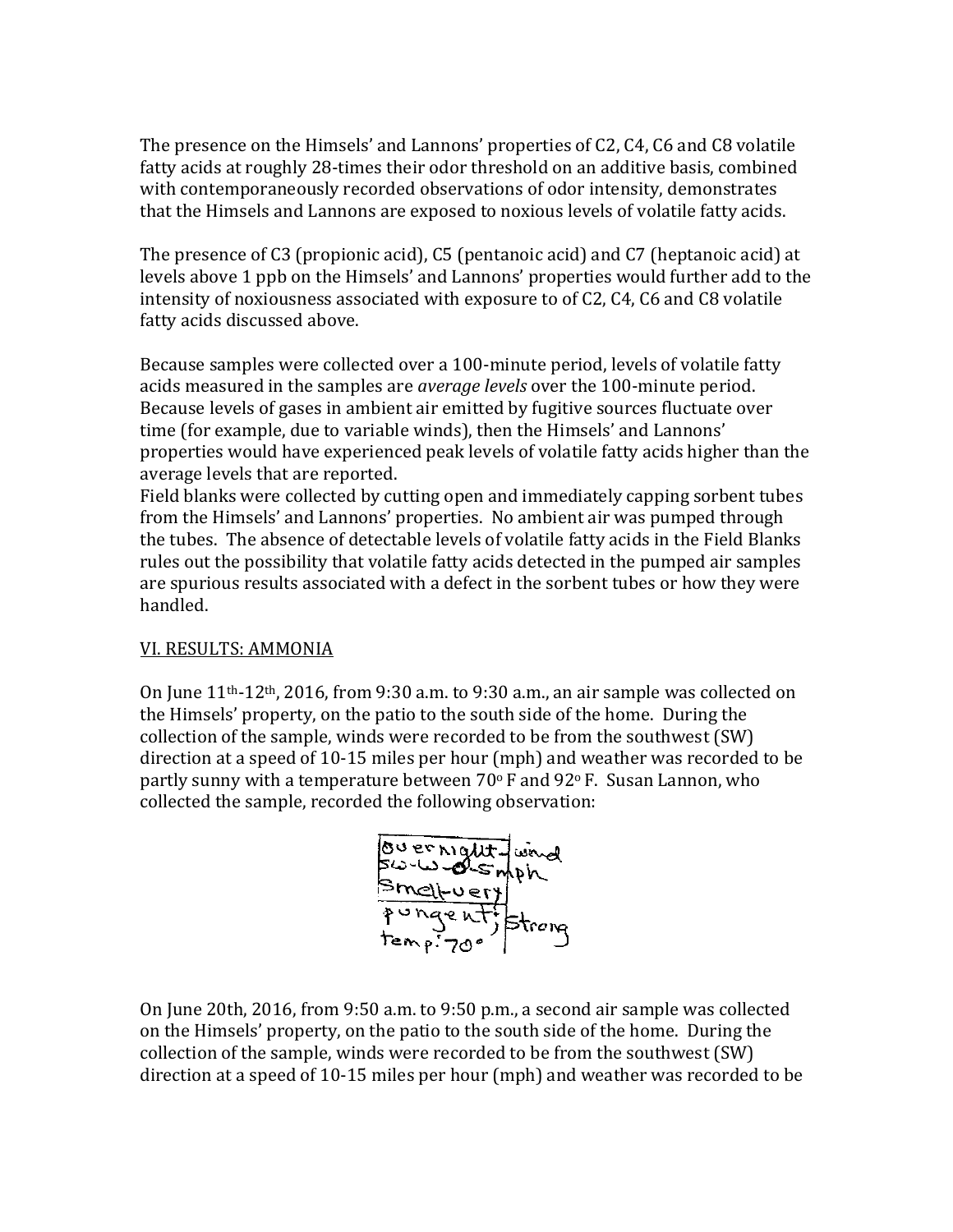partly sunny with a temperature between  $79^{\circ}$  F and  $91^{\circ}$  F. Susan Lannon, who collected the sample, recorded the following observation:

On June 26th, 2016, from 9:45 a.m. to 7:15 p.m., an air sample was collected on the Lannons' property, in the front yard of the home. During the collection of the sample, winds were recorded to be from the southwest (SW) direction at a speed of 8-15 miles per hour (mph), calming around 7:00 p.m. and changing to the north as a storm was approaching. Susan Lannon, who collected the sample, recorded the following observation:



On July 7th-8th, 2016, from 9:00 a.m. to 9:00 p.m., an air sample was collected on the Lannons' property, in the front yard of the home. During the collection of the sample, winds were recorded to be from the southwest (SW) direction at a speed of 5-10 miles per hour (mph), then changing to the west. Susan Lannon, who collected the sample, recorded the following observation:



For the air sample collected on the Himsels' property on June 11th-12th, 2016, the following level of ammonia was found: **70.6 parts per billion (ppb)**.

For the air sample collected on the Himsels' property on June 20<sup>th</sup>, 2016, the following level of ammonia was found: **93.4 ppb**.

For the air sample collected on the Lannons' property on June 26<sup>th</sup>, 2016, the following level of ammonia was found: **118.2 ppb**.

For the air sample collected on the Lannons' property on July  $7<sup>th</sup>8<sup>th</sup>$ , 2016, the following level of ammonia was found: **25.5 ppb**.

A. Comparison to levels of ammonia typically found in outdoor air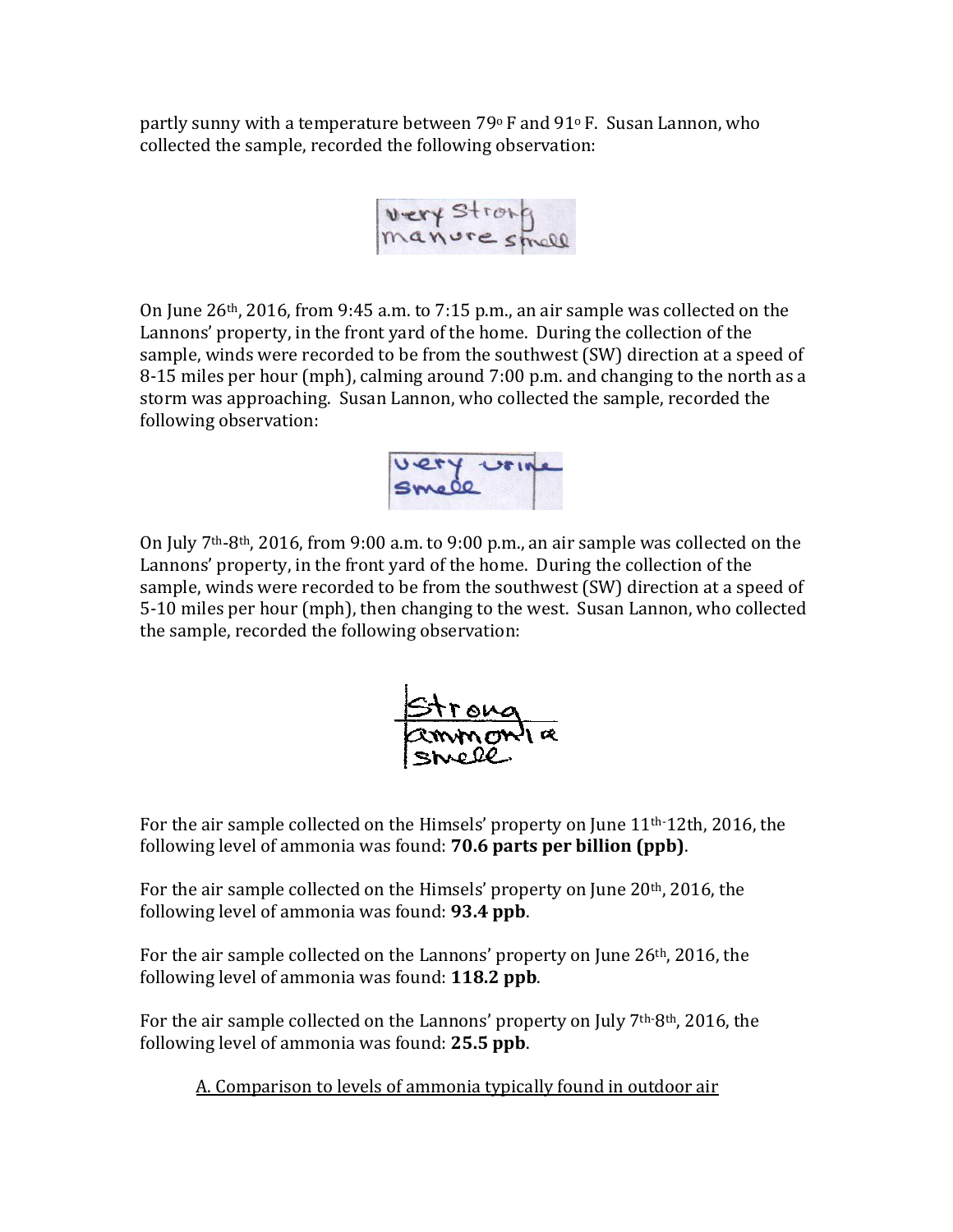Levels of ammonia typically found in outdoor air are at least an order of magnitude lower compared to the levels of ammonia found on the Himsels' and Lannons' properties. According to the National Library of Medicine's TOXNET toxicology data network18:

### "Atmospheric Concentrations:

In fall 1979, the concentration of gaseous ammonia in air samples taken at ground-level at urban Hampton and rural Langley, VA, ranged from 0.2-4.0 and from 1.5-4.0 ppb, respectively(1). Ammonia concentrations obtained in December 1979 on Long Island, NY, ranged from 80-200 nmol/cu m(1). [(1) ATSDR; Toxicological Profile for Ammonia. Atlanta, GA: Agency for Toxic Substances and Disease Registry, US Public Health Service (2004)] \*\*PEER REVIEWED\*\*"

B. Significance of the levels of ammonia found on the Himsels' and Lannons' properties

The odor of ammonia is distinctly pungent and irritating and odor thresholds for ammonia cover a wide range, with some persons detecting ammonia only above 2500 ppb and some persons detecting ammonia at 40 ppb. <sup>19</sup> Levels of ammonia on the Himsels' property averaged 82 ppb, while levels of ammonia on the Lannons' property averaged 71.9 ppb, which are levels above the level at which some persons detect ammonia.

Air sampling for ammonia at the Himsels' property took place over a cumulative period of *32 hours*, while air sampling for ammonia at the Lannons' property took place over a cumulative period of *45.5 hours*. Because levels of gases in ambient air emitted by fugitive sources fluctuate over time, and because the cumulative periods for collecting samples analyzed for ammonia were of such long duration, then the Himsels' and Lannons' properties would have experienced peak levels of ammonia substantially higher than the average levels that are reported.

#### VII. RESULTS: SULFIDES AND MERCAPTANS

 $\overline{a}$ 

On July 4th at 7:15 p.m. a 1-L sample of air was collected from the Himsels' property in a Summa canister. During the collection of the sample, winds were recorded calm and the weather was recorded to be overcast with a temperature of  $80^{\circ}$  F. Susan Lannon, who collected the sample, recorded the following observation:

<sup>18</sup> https://toxnet.nlm.nih.gov/cgi-bin/sis/search2/f?./temp/~yj1BZG:1

 $19$  Michaels, R. A. (1999). Emergency planning and the acute toxic potency of inhaled ammonia. *Environmental health perspectives*, 107(8), 617: van Thriel, C., Schäper, M., Kiesswetter, E., Kleinbeck, S., Juran, S., Blaszkewicz, M., ... & Brüning, T. (2006). From chemosensory thresholds to whole body exposures—experimental approaches evaluating chemosensory effects of chemicals. *International archives of occupational and environmental health,* 79(4), 308-321.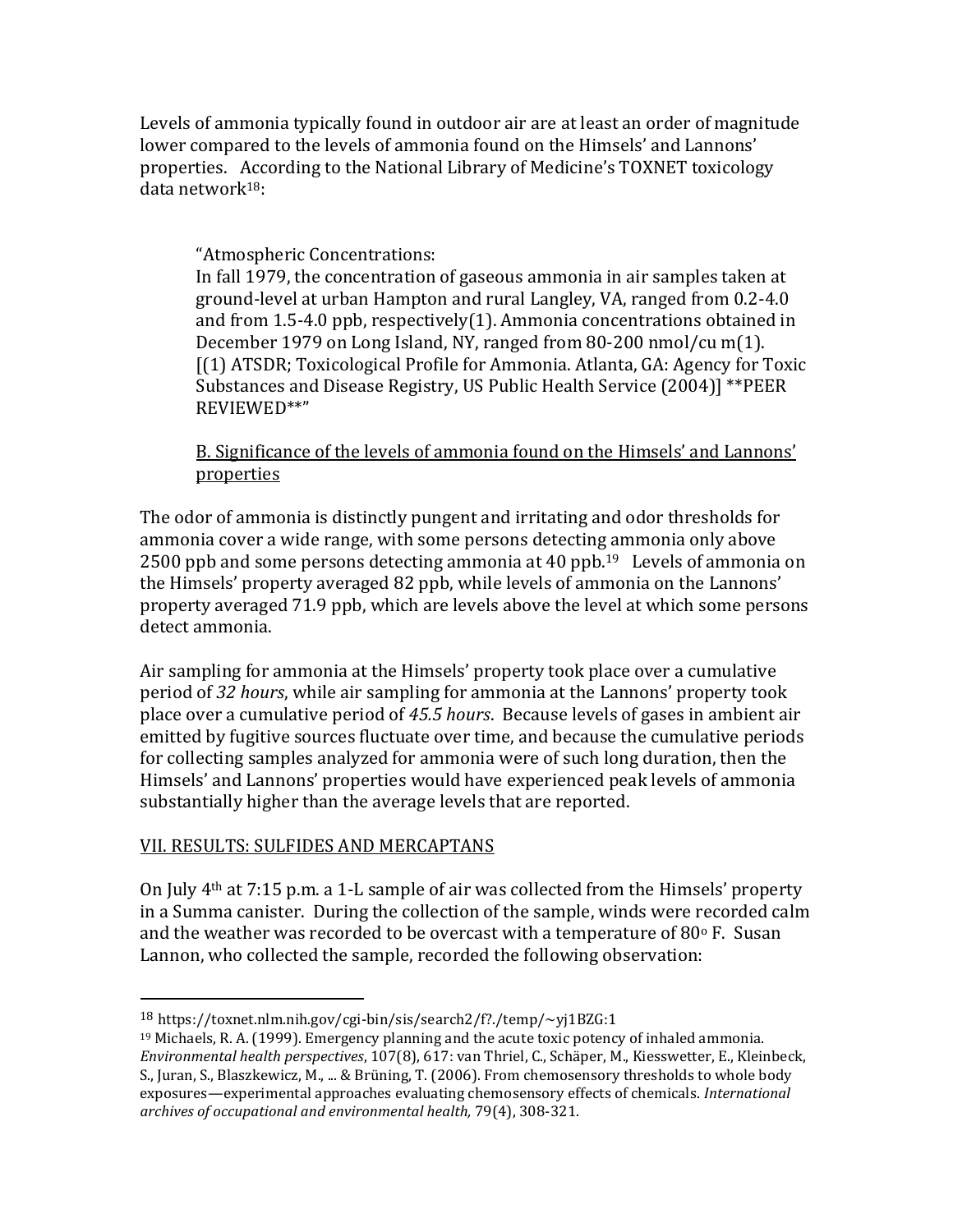

On July 5th at 6:30 p.m. a 1-L sample of air was collected from the Lannons' property in a Summa canister. During the collection of the sample, winds were recorded as coming from the southwest direction (SW) at a speed of 5 mph, with a temperature of 89<sup>o</sup> F. Susan Lannon, who collected the sample, recorded the following observation:



No detectable levels of sulfides and mercaptans were found in either sample. In concentrated swine operations, carbon-based material in liquid manure is raw material for generation of volatile fatty acids; nitrogen-based material in liquid manure is the raw material for generation of ammonia; and sulfur-based material in liquid manure is the raw material for the generation of sulfides and mercaptans. In liquid manure, carbon-based material predominates, with smaller amounts of nitrogen and sulfur. Elemental analysis of liquid manure at the CAFO in question shows a sulfur content of 0.06% compared to a nitrogen content of 0.53%, which is a possible explanation for why ammonia, but not sulfides and mercaptans were detected on the Himsels' and Lannons' properties.

| ANALYSIS                 | PERCENT(8) | LBS PER<br>1000 GAL | LBS/TON |
|--------------------------|------------|---------------------|---------|
|                          |            |                     |         |
| TOTAL NITROGEN           | 0.53       | 44.22               | 10.60   |
| NITROGEN FROM AMMONIA    | 0.36       | 30.03               | 7.20    |
| PLANT AVAILABLE NITROGEN | 0.44       | 36.71               | 8.80    |
| PHOSPHORUS (P2O5)        | 0.22       | 18.81               | 4.50    |
| POTASSIUM (K2O)          | 0.38       | 31.93               | 7.65    |
| CALCIUM                  | 0.12       | 10.83               | 2.59    |
| MAGNESIUM                | 0.07       | 6.43                | 1.54    |
| SODIUM                   | 0.11       | 9.34                | 2.23    |
| SULFUR                   | 0.06       | 5.70                | 1.36    |

#### VIII. RESULTS: AMINES

On July 13th, 2016, from 12:00 p.m. to 1:40 p.m., an air sample was collected on the Lannons' property, in the front yard of the home. During the collection of the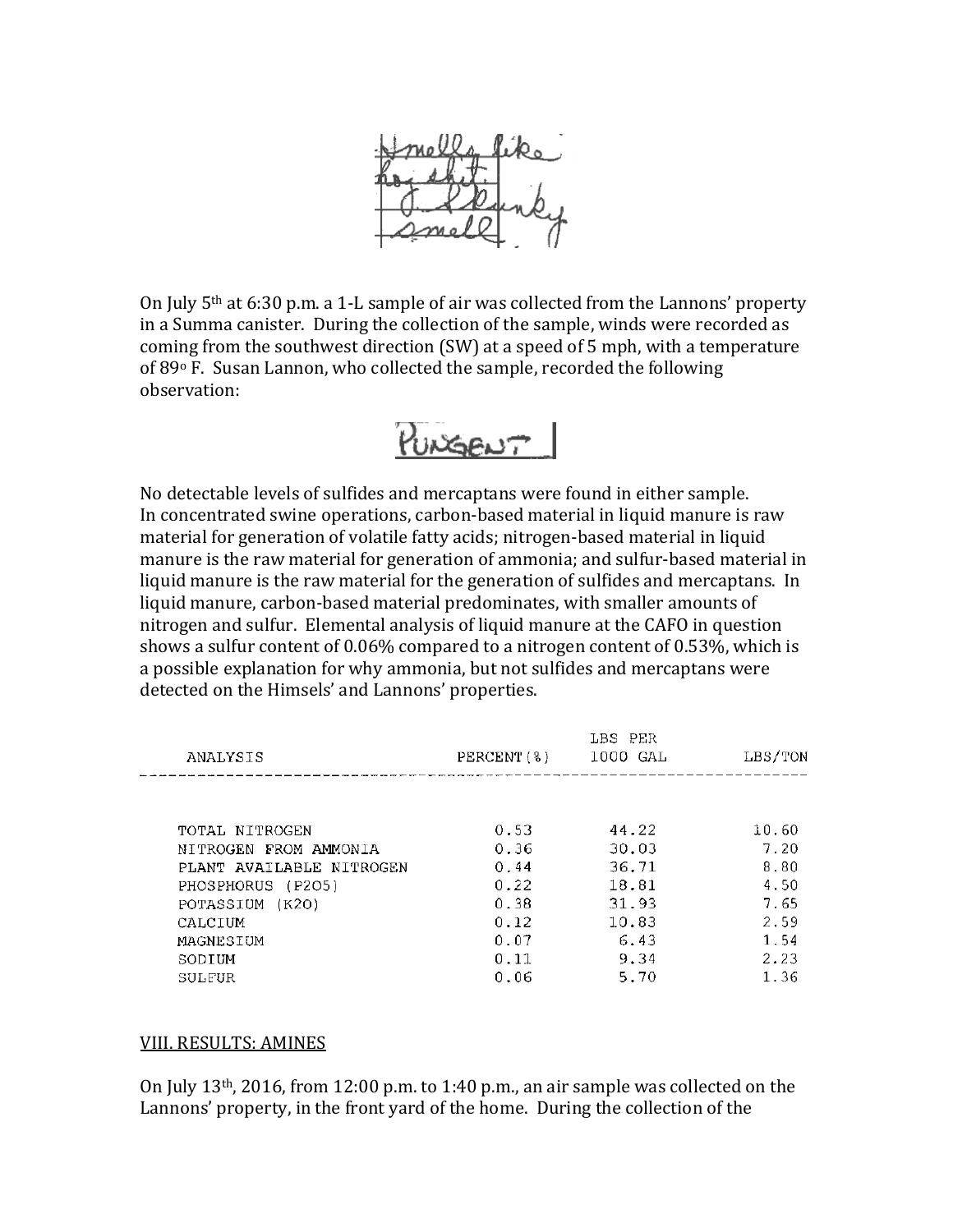sample, winds were recorded to be from the south-southwest (SSW) direction at a speed of 1-5 miles per hour (mph). Susan Lannon, who collected the sample, recorded the following observation:



On July 20th, 2016, from 6:30 p.m. to 8:10 p.m., a second air sample was collected on the Lannons' property, in the front yard of the home. During the collection of the sample, winds were recorded to be from the southwest (SW) direction at a speed of 1-5 mph and weather was recorded to be partly cloudy with a temperature of 84<sup>o</sup> F. Susan Lannon, who collected the sample, recorded the following observation:



On July 28th, from 6:20 p.m. to 8:00 p.m, an air sample was collected on the Himsels' property, on the patio to the south side of the home. During the collection of the sample, winds were recorded to be from the southwest (SW) direction at a speed of 3-7 mph and weather was recorded to be sunny with a temperature of  $86^{\circ}$  F. Susan Lannon, who collected the sample, recorded the following observation:



No detectable levels of amines were found in the three samples.

Trimethylamine is a major odorant emitted by concentrated swine operations. It is the chemical I targeted in deciding to test for levels of amines on the Himsels' and Lannons' properties. The reported odor threshold for trimethylamine is between 0.2 and 0.87 ppb.20 The method reporting limit (MRL) for trimethylamine of the method used for measuring levels of amines on Himsels' and Lannons' properties is 4.2 ppb, significantly above the odor threshold for trimethylamine.

l

<sup>20</sup> <https://hazmap.nlm.nih.gov/category-details?table=copytblagents&id=219>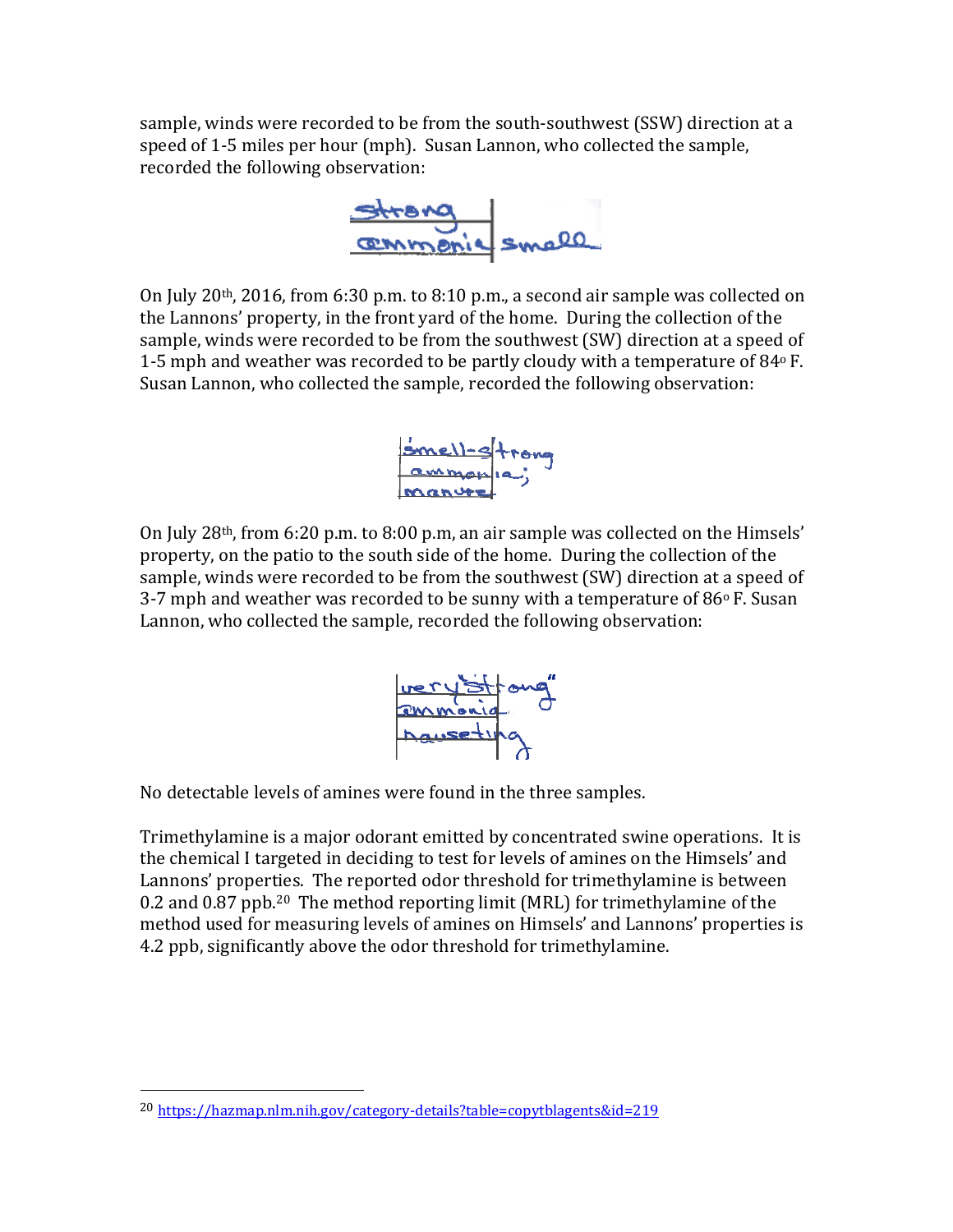| $CAS \#$       | Compound       | <b>Result</b> | <b>Result</b>          | MRL                    | <b>Result</b> | MRL  |
|----------------|----------------|---------------|------------------------|------------------------|---------------|------|
|                |                | $\mu$ g/Tube  | $\mu$ g/m <sup>3</sup> | $\mu$ g/m <sup>3</sup> | ppbV          | ppbV |
| $124 - 40 - 3$ | Dimethylamine  | < 1.1         | ND                     |                        | ND            |      |
| $75 - 04 - 7$  | Ethylamine     | < 1.1         | ND                     |                        | ND            | 5.8  |
| $75 - 50 - 3$  | Trimethylamine | $\leq 1.0$    | ${\rm ND}$             | 10                     | ND            | 4.2  |

Therefore, although no detectable levels of amines were found, the method cannot rule out the presence of odorous levels of trimethylamine on Himsels' and Lannons' properties.

#### IX. OCULAR AND OLFACTORY INSPECTION

On the day I trained the Himsels and Lannons to collect air samples (June  $11<sup>th</sup>$ , 2016), I conducted an ocular and olfactory inspection of the *immediate vicinity* of Himsels' and Lannons' properties, and the *general surrounding* area of their properties.

With respect to the immediate vicinity of Himsels' and Lannons' properties, I began walking from the Himsels' property in a south-by-southwesterly direction trough a soybean field towards the at-issue CAFO, stopping 60 yards from the eastern edge of the CAFO on North County Road 425 W. Throughout my inspection, winds were blowing from the southwest – that is from the CAFO and towards the Himsels' property. The intensity of the malodor I experienced in the immediate vicinity of the Himsels' and Lannons' properties consistently increased as I grew closer to the CAFO.

With respect to the general area surrounding the Himsels' and Lannons' properties, I rode slowly with the window down as a passenger in a vehicle over an area with a 3-mile radius surrounding the Himsels' and Lannons' properties. I requested that the vehicle stop at any area of significant interest, including lagoons and animal barns and sheds. At no other location during this inspection of the general surrounding area did I detect the malodor that I detected during my inspection of the immediate vicinity of Himsels' and Lannons' properties.

#### X. CONCLUSIONS

The evidence I gathered demonstrates that Himsels' and Lannons' complaints of noxious odors on their properties are proximately caused by the operation of the CAFO. Studies have characterized the identity of chemicals emitted by swine CAFOs that cause noxious odors. Two classes of chemicals with noxious odors – volatile fatty acids and ammonia – were found on the Himsels' and Lannons' properties at levels that can cause a noxious response at the same time the Himsels and Lannons observed experiencing noxious odors. The noxious odors that they observed were that same odors I observed over a gradient that continually increased when walking closer and closer to the CAFO.